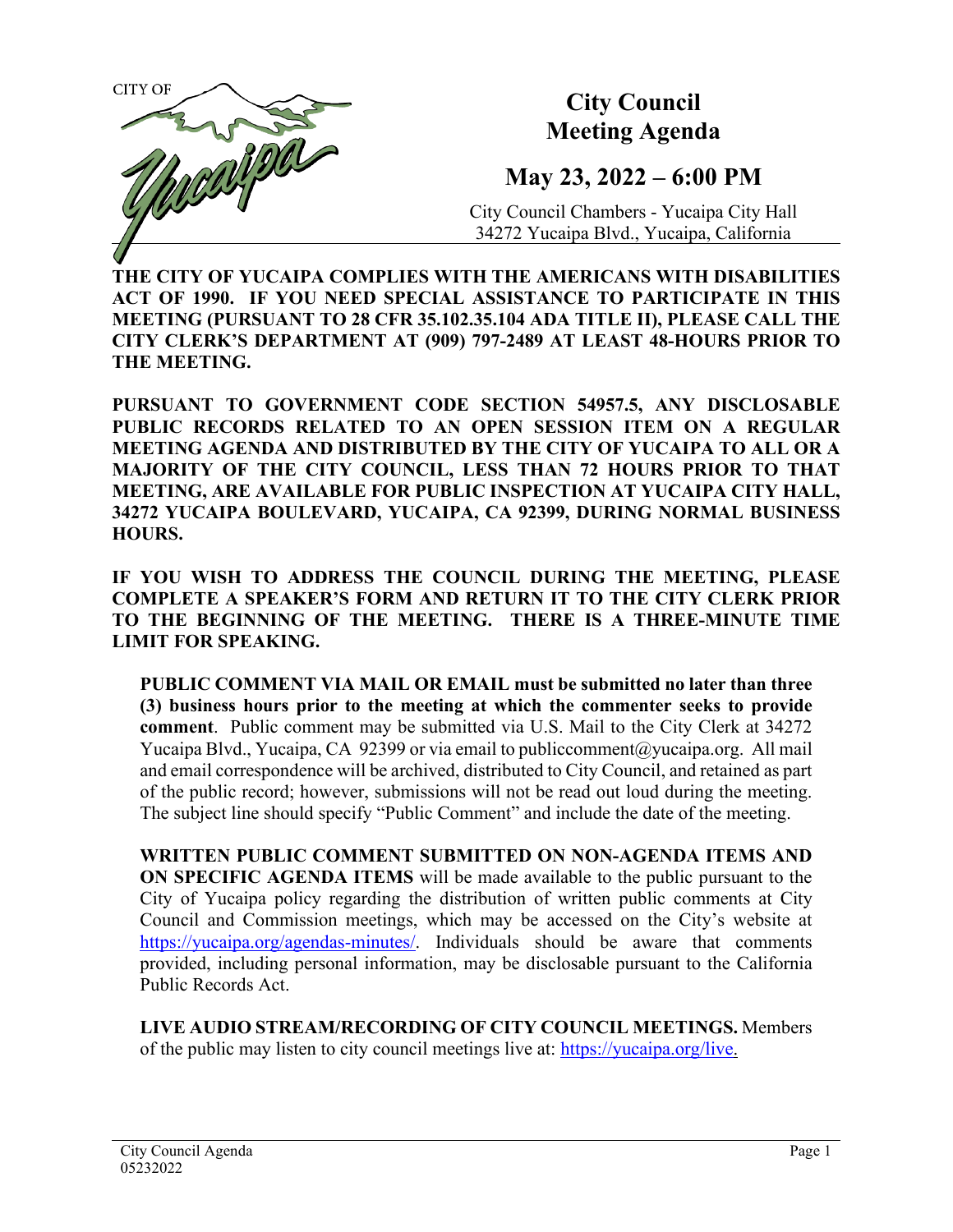# **CALL TO ORDER**

### **PLEDGE OF ALLEGIANCE**

## **ROLL CALL**

### **SPECIAL PRESENTATIONS**

Live Oak Canyon Firewise Community

Approval and Presentation of a Proclamation Proclaiming the Month of May as Ehlers-Danlos Syndromes and Hypermobility Spectrum Disorders Awareness Month

### **EMPLOYEE INTRODUCTION**

### **PUBLIC COMMENT**

### **CONSENT AGENDA**

The following Consent Agenda items are expected to be routine and non-controversial. Council will act upon them, at one time, without discussion. Any Councilmember or staff member may request removal of an item from the Consent Agenda for discussion.

The title is deemed to be read and further reading waived on any ordinance listed on the Consent Agenda for second reading and adoption.

#### **1. SUBJECT**: APPROVE COUNCIL MINUTES OF MAY 9, 2022  $P. 8 \quad 1.$

**RECOMMENDATION**:That City Council approve City Council Minutes of May 9, 2022.

### **2. SUBJECT:** AMENDMENT TO YUCAIPA MUNICIPAL CODE SECTION 12.04.040 (HOURS OF OPERATION) P. 13 2.

**RECOMMENDATION:** That City Council waive further reading and adopt Ordinance No. 406, amending Section 12.04.040 of Chapter 12.04 of Title 12 of the Yucaipa Municipal Code regarding hours of operation, and find Ordinance No. 406 exempt from the California Environmental Quality Act pursuant to CEQA Guidelines Section 15378 and 15061(b)(3).

**3. SUBJECT**: ACCEPTANCE OF CONTRACT WORK - INSTALLATION OF PLAYGROUND EQUIPMENT FOR FLAG HILL VETERANS MEMORIAL PARK – PROJECT NO. 11163 P. 17 3.

### **RECOMMENDATION**:That City Council:

- 1. Accept the contract work completed by Three Peaks Corporation of Calimesa, California for the Installation of Playground Equipment for Flag Hill Veterans Memorial Park – Project No. 11163 in the amount of \$41,520; and
- 2. Approve the final payment for the Project; and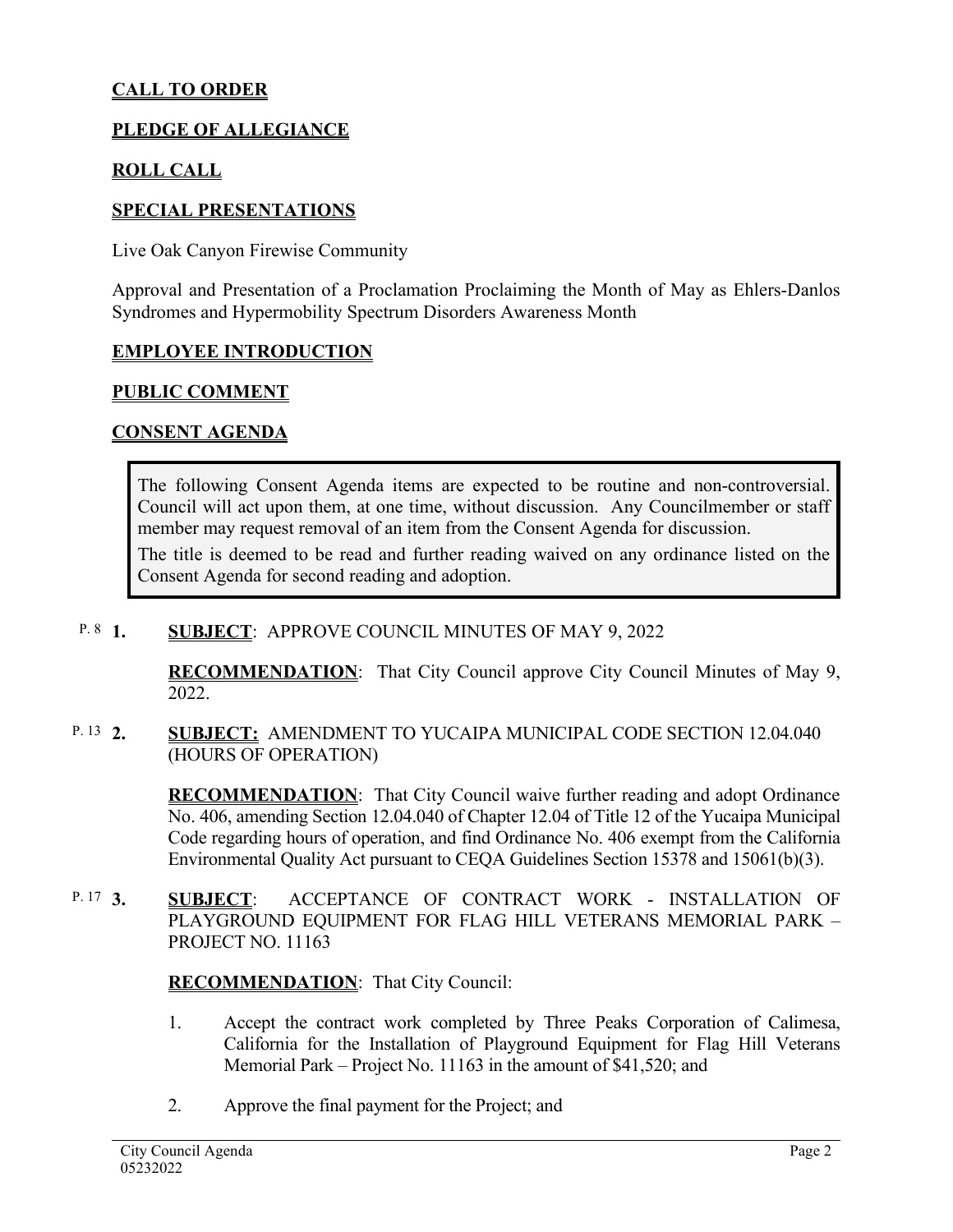3. Authorize the recordation of the Notice of Completion

### **4. SUBJECT**: ACCEPTANCE OF CONTRACT WORK - NEW CITY YARD INSTALL/ERECT CITY FURNISHED STORAGE COVER - PROJECT NO. 11161 P. 20  $\triangle$

## **RECOMMENDATION**:That City Council:

- 1. Accept the contract work completed by Three Peaks Corporation of Calimesa, California for the New City Yard Install/Erect City Furnished Storage Cover - Project No. 11161 in the amount of \$73,000; and
- 2. Approve the final payment for the Project; and
- 3. Authorize the recordation of the Notice of Completion

#### **5. SUBJECT**: NOVEMBER 8, 2022 GENERAL MUNICIPAL ELECTION P. 25  $\overline{5}$ .

**RECOMMENDATION**:That City Council adopt Resolution No. 2022-19, calling for and giving notice of the holding of the general municipal election to be held on November 8, 2022, requesting San Bernardino County to consolidate the General Municipal Election with the Statewide Election, and establishing regulations for candidate statements.

**6. SUBJECT**: RESOLUTION OF INTENTION TO CERTIFY SOLID WASTE DELINQUENT ACCOUNT LIEN LIST P. 31  $6.$ 

> **RECOMMENDATION**:That City Council adopt Resolution No. 2022-22, a Resolution of Intention to set the time and place for a Public Hearing on June 27, 2022, at 6:00 p.m. in the City Council Chambers, relative to forwarding amounts remaining unpaid on the Solid Waste Lien List to the County of San Bernardino for addition to the 2022-2023 property tax rolls as special assessments.

**7. SUBJECT**: EXTENDING THE EXISTENCE OF A LOCAL EMERGENCY DUE TO THE COVID-19 PANDEMIC IMPACT ON THE EMERGENCY MEDICAL SERVICES **SYSTEM** P. 35 7.

**RECOMMENDATION**:That City Council:

- 1. Review the need to continue the local emergency, thereby recognizing the continued existence of perilous conditions as a result of the COVID-19 Pandemic impact on the Emergency Medical Services system; and
- 2. Find that the continuation of the local proclamation until the next City Council meeting is necessary; and
- 3. Waive the municipal code requirement (YMC 8.36.160) to review the local emergency every fourteen (14) days, for this period alone.
- **8. SUBJECT**: FISCAL YEAR 2021/22 COMMUNITY ACTIVITY GRANT ACCOUNTABILITY REPORTS P. 37 $\mathbf{8}$

**RECOMMENDATION**:That City Council receive the Community Activity Grant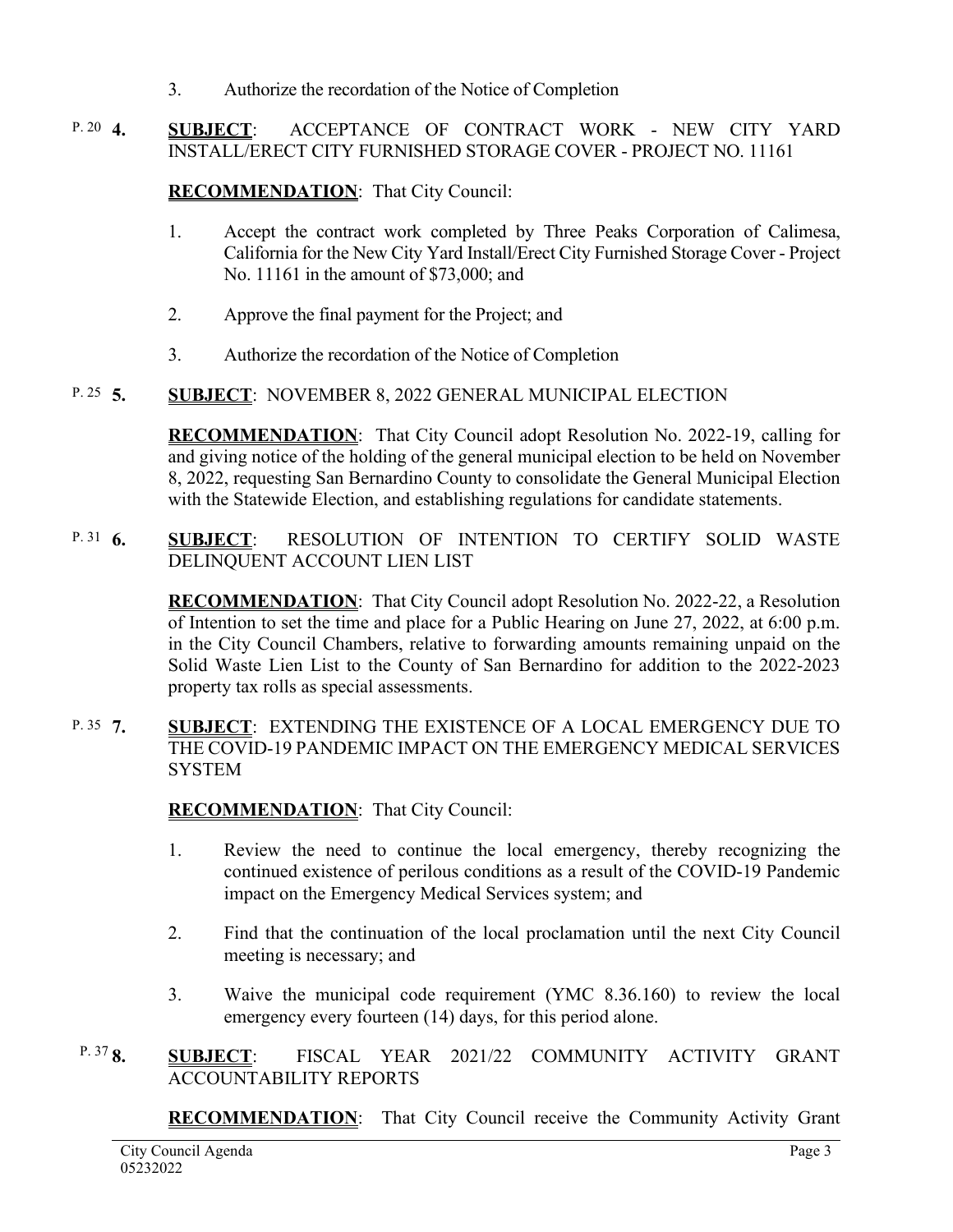Accountability Reports and deem the program requirements complete for Al-Anon Family Group – Weekly Meetings, Family Service Association of Redlands – Yucaipa Outreach, Gardenworksforkids – Outdoor Covered Patio, Smiles for Seniors Foundation – Assist Low-Income Seniors, Valley Elementary – Leadership Day, Cali-Caipa Nooners Lions Club – Veterans Day Ceremony, Yucaipa High School – YHS Baseball Team Trip to NHSI, and the Yucaipa Rotary Club – Weekly Business Meetings.

**9. SUBJECT**: 101 CENTRAL PACIFIC PROPERTIES–FARSAKH DEVELOPMENT (FARSAKH DBA): A DENSITY BONUS AGREEMENT FOR (CASE NO. 18- 090/CUP/DBA/MJV/LUCR/ARC/TTM 20236) TO PERMIT A 13-UNIT SENIOR HOUSING CONDOMINIUM PROJECT ON A VACANT PARCEL LOCATED AT 12255 3RD STREET; APN: 0319-351-05 P. 124 **Q** 

> **RECOMMENDATION:** That the City Council approve the attached Density Bonus Agreement (DBA) for the Farsakh Senior Housing Condominium Project which will set forth the reporting requirements and covenants that are necessary to ensure that the target senior units associated with Case No. 18-090/CUP/DBA/MJV/ LUCR/ARC TTM 20236 remain available as intended by the original density bonus request that was associated with the approved entitlement.

# **MAYOR AND COUNCILMEMBER BUSINESS (REPORTS)**

#### **10. SUBJECT**: APPOINTMENT TO THE HEALTHY YUCAIPA COMMITTEE P. 143

**RECOMMENDATION**:That Mayor Avila appoints one member to the Healthy Yucaipa Committee.

# **POSSIBLE ACTION ON PENDING LEGISLATION**

**11. SUBJECT**: CALIFORNIA'S INTERNET CRIMES AGAINST CHILDREN TASK FORCE PROGRAM (ICAC) P. 151 11.

# **RECOMMENDATION**:That City Council:

- 1. Review and approve a letter of support for the County of San Bernadino, Office of the District Attorney's letter of request to Governor Gavin Newsom regarding the possible defunding of California's Internet Crimes Against Children Task Force Program (ICAC); and
- 2. Review and approve a letter of support urging our State Representatives to amend the proposed 2022-23 State Budget to include three years of funding for the ICAC program.

### **<u>SUBJECT</u>:** ASSEMBLY BILL 2011 (WICKS) – AFFORDABLE HOUSING AND HIGH ROAD JOBS ACT OF 2022 P. 158  $12.$

**RECOMMENDATION**:That City Council review and approve a letter of opposition for Assembly Bill 2011 (Wicks), the Affordable Housing and High Road Jobs Act of 2022, which creates a ministerial, streamlined approval process for 100 percent affordable housing in commercially zoned areas and for mixed-income housing along commercial corridors.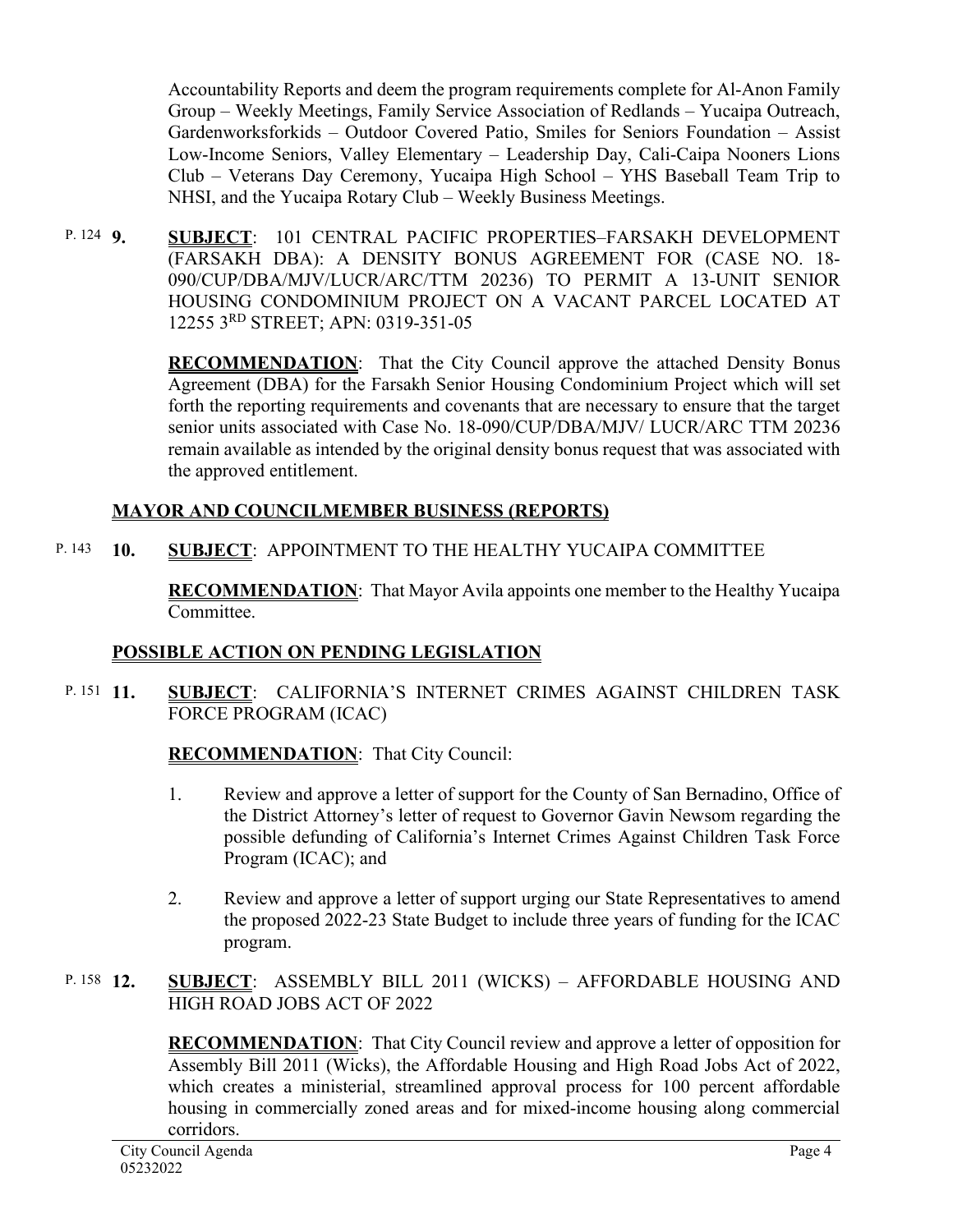### **DEPARTMENT REPORTS**

**13. SUBJECT**: CHANGE ORDER NO. 1 – SCHERER COMMUNITY CENTER – NUTRITION CENTER FLOORING IMPROVEMENT – PROJECT NO. 11164 P. 181 13.

### **RECOMMENDATION**:That City Council:

- 1. Approve Change Order No. 1 in the amount of \$9,549.90 to the contract with New Image Commercial Flooring for the Scherer Community Center – Nutrition Center Flooring Improvement – Project No. 11164 for a revised total contract amount of \$26,632.82; and
- 2. Amend the FY2021/2022 Capital Improvement Program by adding the amount of \$15,000 in additional Community Development Block Grant (CDBG) funds to the project for a total of \$55,000 in CDBG funds.
- **SUBJECT:** PURCHASE OF TRAFFIC SIGNAL POLES FOR THE OAK GLEN ROAD/LIVE OAK CANYON ROAD WIDENING PROJECT, COLORADO STREET TO OUTER HWY-10 SOUTH P. 185 14.

**RECOMMENDATION**:That City Council award and authorize the City Manager to execute a purchase order/contract with McCain of Vista, CA for the purchase of traffic signal poles and associated equipment in the amount of \$88,658.23 (including tax) for the Oak Glen Road/Live Oak Canyon Road Widening Project, Colorado Street to Outer Hwy-10 South.

#### **15. SUBJECT**: DRAFT CAPITAL IMPROVEMENT PROGRAM P. 189 15.

**RECOMMENDATION**:That the City Council review the Draft Seven Year Capital Improvement Program (Draft CIP) for fiscal years 2022/2023 through 2028/2029 and direct staff as appropriate.

## **PUBLIC HEARINGS**

The order of Business for the Public Hearing Shall Be:

- A. Open Public Hearing
- B. Staff Presentation
- C. Applicant/Representative Presentation (if necessary)
- D. Public Comments
- E. Applicant Rebuttal (if necessary)
- F. Public Hearing Closed
- G. Council Discussion
- H. Council Motion and Vote

## **SPEAKERS ARE ENCOURAGED TO BE BRIEF AND REMAIN WITHIN THE ESTABLISHED TIMEFRAME OF THREE (3) MINUTES. ONCE THE PUBLIC HEARING HAS BEEN CLOSED, NO FURTHER TESTIMONY WILL BE TAKEN.**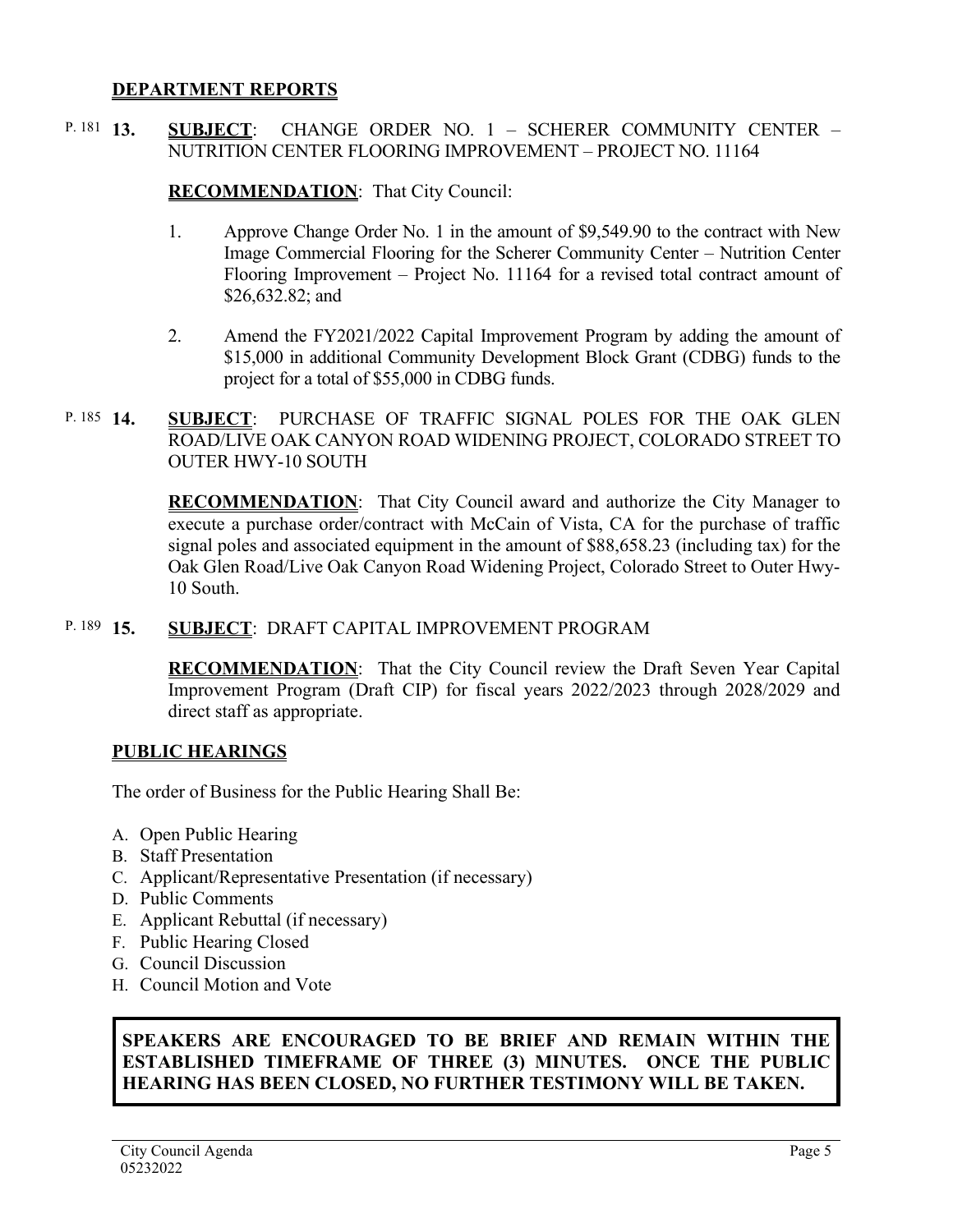**16. SUBJECT**: YUCAIPA DISPOSAL 2021 ANNUAL REPORT, SOLID WASTE RATE ADJUSTMENT, ANNUAL SINGLE-FAMILY RESIDENTIAL PROPERTY TAX ROLL BILLING FOR FISCAL YEAR 2022-23, AND HOUSEHOLD HAZARDOUS WASTE COLLECTION AGREEMENT P. 237  $16.$ 

**RECOMMENDATION**: That City Council conduct a public hearing and subsequently:

- 1. Direct staff to notify the County of San Bernardino in writing Yucaipa's intent to terminate its participation in the Comprehensive Disposal Site Diversion Program **(Recommended by Solid Waste Committee)**; and
- 2. Consider the following options regarding the Household Hazardous Waste Collection Contract and provide direction as appropriate:
	- a. (Option 1) Approve and authorize the Mayor to execute a contract with the San Bernardino County Fire Protection District to operate and manage the collection and disposal of household hazardous waste and hold one Household Hazardous Waste/E-waste Collection Event per year in Yucaipa from July 1, 2022 to June 30, 2027 for a total contract amount of \$428,528.45; or
	- b. (Option 2) Approve and authorize the Mayor to execute a contract with the San Bernardino County Fire Protection District to operate and manage the collection and disposal of household hazardous waste from July 1, 2022 to June 30, 2027 for a total contract amount of \$262,115.17 **(Recommended by a member of the Solid Waste Committee)**; and
- 3. Receive the 2021 Solid Waste Annual Report from Yucaipa Disposal; and
- 4. Determine the Residential Rate Adjustments, which includes Food Waste and Recycling, to be implemented July 1, 2022, which will modify the rates by either:
	- a. (Option 1) Implementing all standard increases; however, the rates are remixed to apply the same percentage increase of 6.2% on all three-barrel services resulting in a 15-gallon rate increase of \$1.07 (from \$17.14 to \$18.21), 30 gallon rate increase of \$1.42 (from \$22.74 to \$24.16) and a 60-gallon rate increase of \$1.92 (from \$30.79 to \$32.71) (Recommended by Solid Waste Committee); or
	- b. (Option 2) Implementing all standard increases; however, the rate subsidy to the 15 and 30-gallon rates are reduced resulting in a 15-gallon rate increase of \$1.74 (from \$17.14 to \$18.88), 30-gallon rate increase of \$1.61 (from \$22.74 to \$24.35) and a 60-gallon rate increase of \$1.82 (from \$30.79 to \$32.61); or
	- c. (Option 3) Implementing all standard increases; however, the rates are remixed to apply the same monetary increase on all three-barrel services resulting in a 15-gallon rate increase of \$1.77 (from \$17.14 to \$18.91), 30-gallon rate increase of \$1.77 (from \$22.74 to \$24.51) and a 60-gallon rate increase of \$1.77 (from \$30.79 to \$32.56); and
- 5. Approve the proposed Commercial Refuse Rate Adjustment, which includes Food Waste and Recycling **(Recommended by Solid Waste Committee)**; and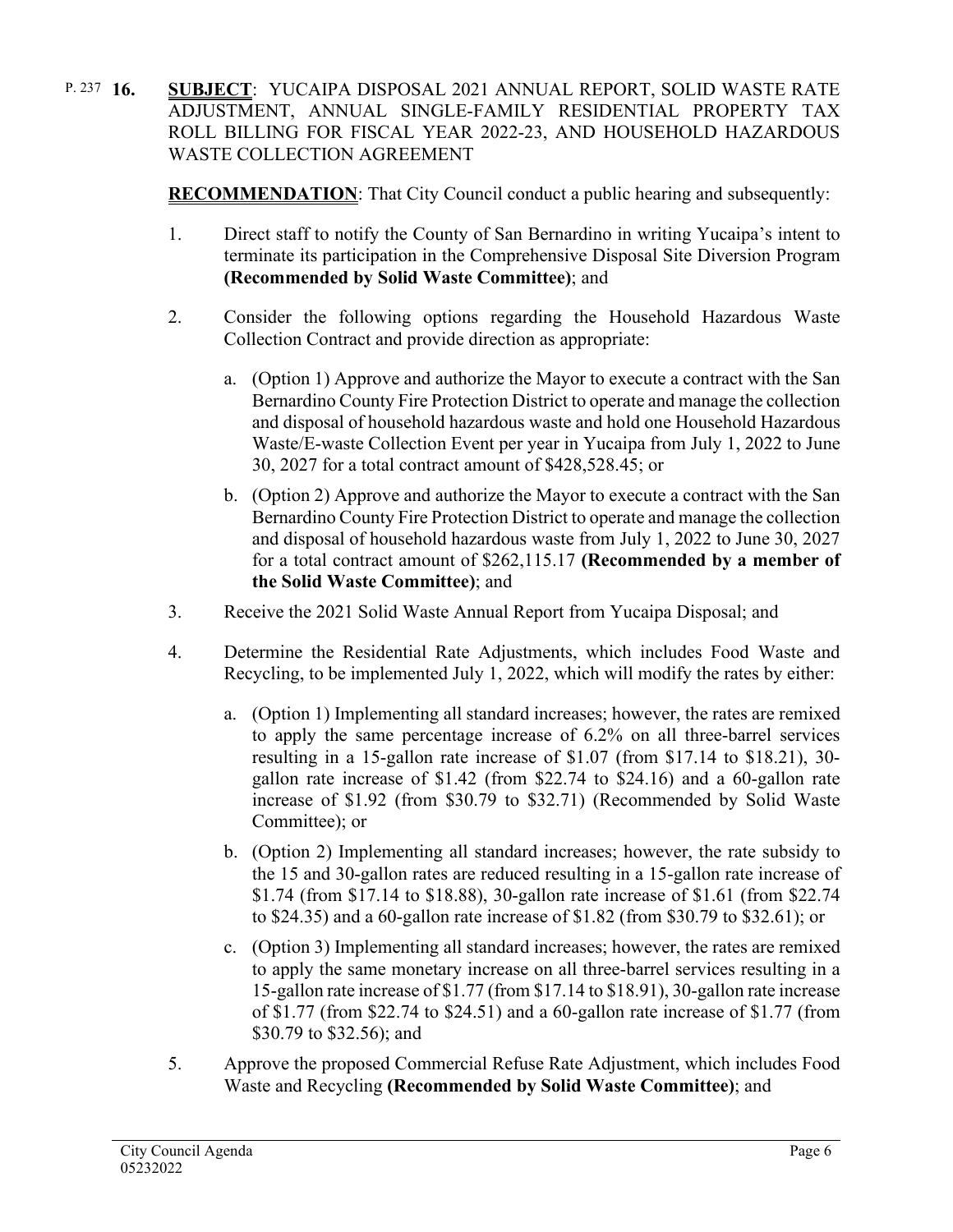- 6. Adopt Resolution No. 2022-18, requesting the County of San Bernardino to place collection of costs for single-family residential solid waste, green waste, and recycling services for Fiscal Year 2022-2023 on the County of San Bernardino property tax roll pursuant to Chapter 8.28 of the Yucaipa Municipal Code.
- **17. SUBJECT**: CONSIDERATION OF A DEVELOPMENT CODE AMENDMENT (ORDINANCE NO. 350) INITIATED BY THE CITY AMENDING VOLUME II (DEVELOPMENT CODE) OF THE YUCAIPA MUNICIPAL CODE TO AMEND CHAPTER 4 (LAND USE MODIFICATIONS) OF DIVISION 5 (OVERLAY DISTRICTS) TO ESTABLISH A COLLEGE VILLAGE OVERLAY DISTRICT AND TO ADOPT OVERLAY DISTRICT GUIDELINES CONSISTENT WITH THE GENERAL PLAN AS UPDATED IN 2016. P. 324 17.

**RECOMMENDATION**:That the City Council conduct a Public Hearing and:

- 1. Approve first reading, by title only, as read by staff, of Ordinance No. 350 initiated by the City to amend Chapter 4 (Land Use Modifications) of Division 5 (Overlay Districts) to establish a College Village Overlay District and to adopt Overlay District Guidelines consistent with the General Plan as updated in 2016; and
- 2. Adopt the Findings as contained in the Agenda Report; and
- 3. Find that the adoption of the ordinance and the adoption of the College Village Overlay District Guidelines are within the scope of the General Plan Environmental Impact Report (EIR) pursuant to Section 15183 of the CEQA Guidelines in that the General Plan and General Plan EIR analyzed the impacts associated with the potential land uses and ultimate development contemplated by the College Village; and
- 4. Direct Staff to file a Notice of Determination subsequent to adoption of the Ordinance.

# **ANNOUNCEMENTS**

# **CLOSED SESSION**

Conference with Real Property Negotiator [Govt. Code §54956.8] Property: 12475 5th Street, APN No. 319-012-20 - City Negotiator: Ray Casey, City Manager - Negotiating Parties: Ruben & Maria Villegas - Under Negotiation: Price and Terms of Payment

Conference with Real Property Negotiator [Govt. Code §54956.8] Property: APN No. 0301-221- 06 - City Negotiator: Ray Casey, City Manager - Negotiating Parties: TLC Properties - Under Negotiation: Price and Terms of Payment

# **ADJOURNMENT**